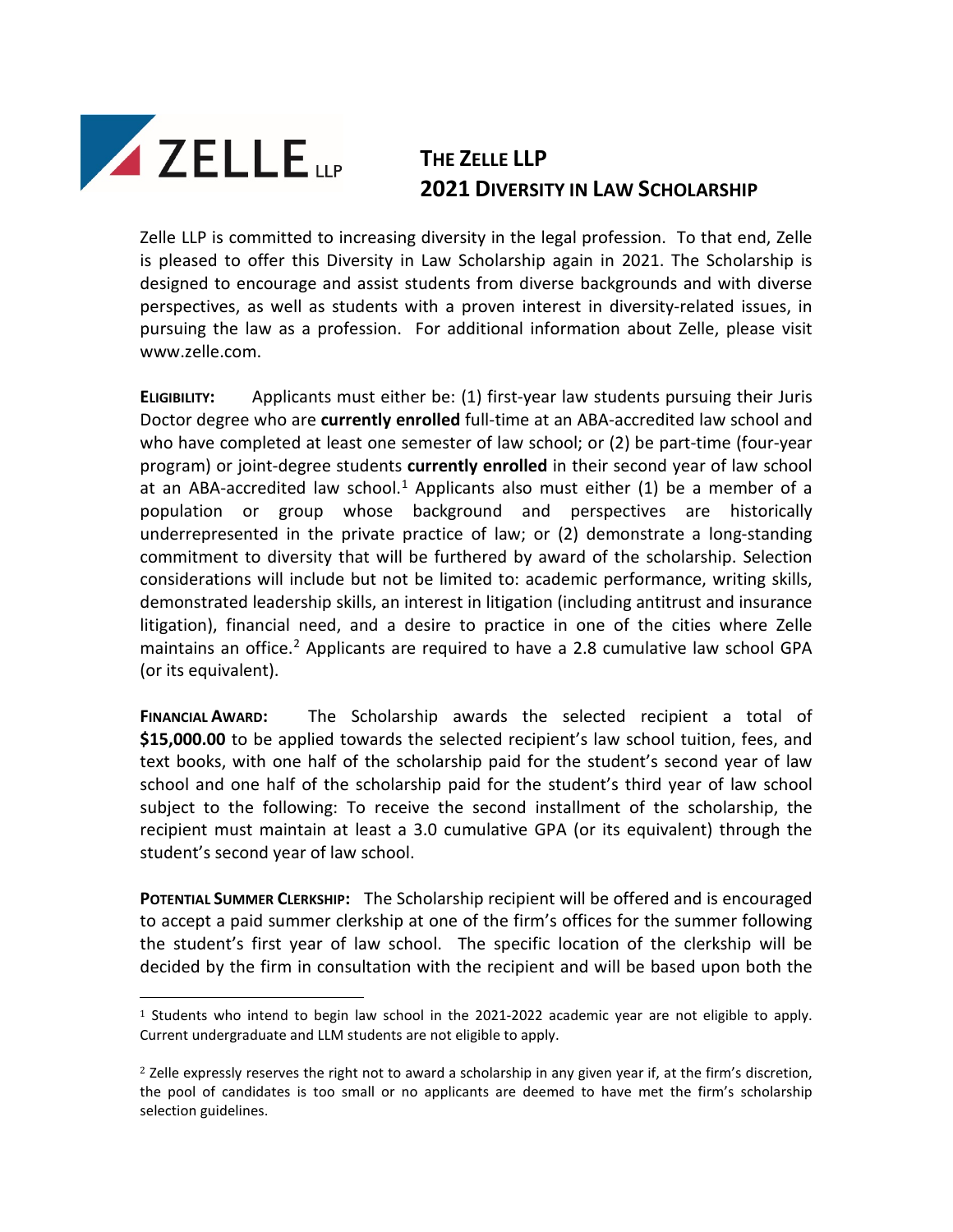recipient's interest and the firm's need. Zelle LLP reserves the right to offer the clerkship on a remote basis only.

**APPLICATION:** To be considered for the Zelle LLP Diversity in Law Scholarship, students should complete and submit the attached application and required documents to Zelle LLP by **March 29, 2021 at noon EST**. Completed applications may be submitted by electronic mail to: **DIVERSITY@ZELLE.COM**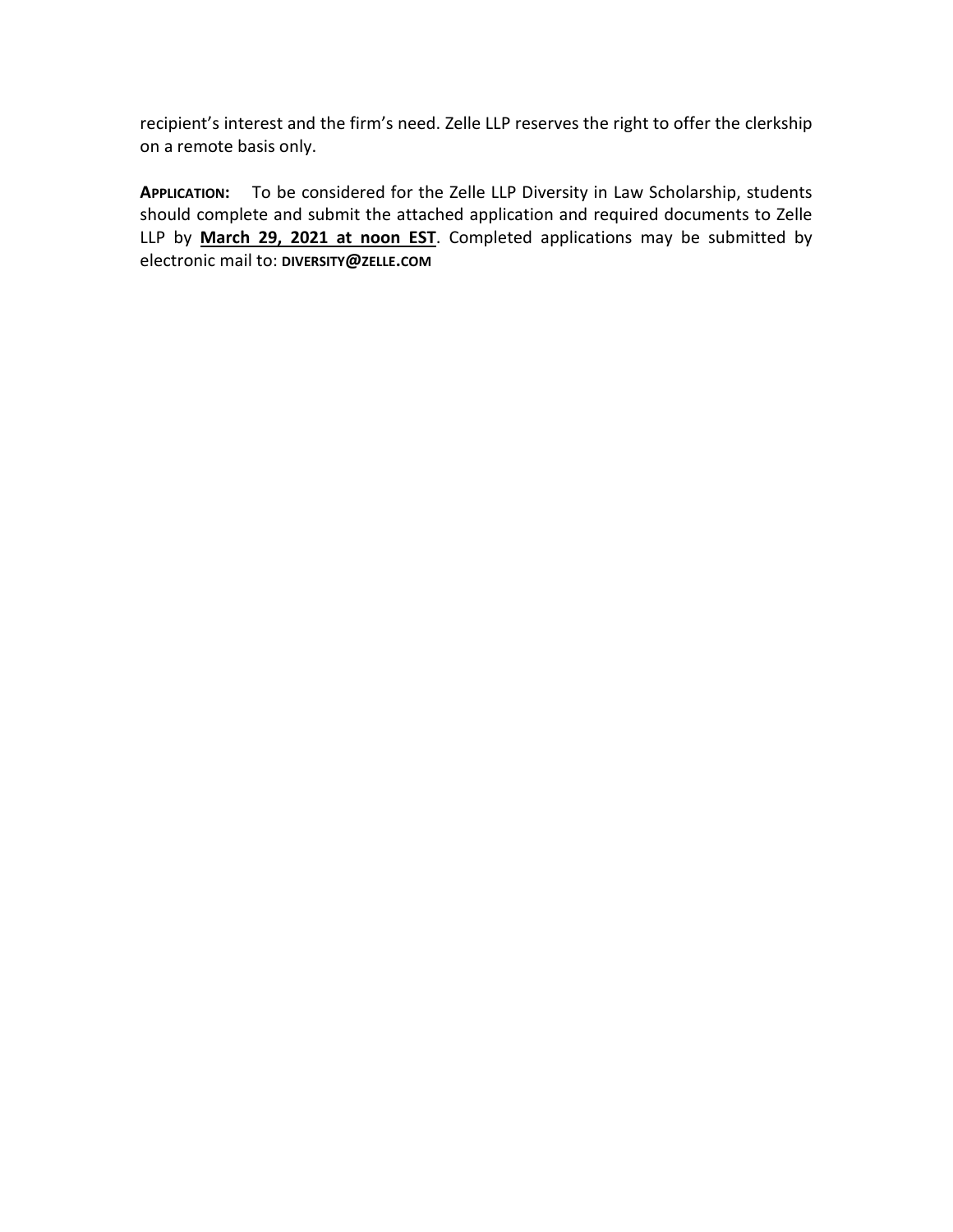

**THE ZELLE LLP 2021 DIVERSITY IN LAW SCHOLARSHIP** 

## **APPLICATION**

| HAVE YOU ALREADY ACCEPTED AN INTERNSHIP OR CLERKSHIP FOR THE SUMMER OF 2021?<br>$\frac{1}{2}$ YES $\frac{1}{2}$ No |  |
|--------------------------------------------------------------------------------------------------------------------|--|
| PIEASE IDENTIEY THE ZELLE LLP OFFICE(S) IN WHICH YOU WOULD BE INTERESTED IN PURSUING A                             |  |

ICE(S) IN WHICH YOU WOULD BE INTERESTED IN PURSUING **CLERKSHIP OPPORTUNITY, IF OFFERED:**

- **\_\_\_ ATLANTA**
- **\_\_\_ BOSTON**
- **\_\_\_ DALLAS**
- **\_\_\_ MIAMI**
- **\_\_\_ MINNEAPOLIS**
- **\_\_\_ NEW YORK CITY**
- **\_\_\_ PHILADELPHIA**
- **\_\_\_ SAN FRANCISCO**
- **\_\_\_ WASHINGTON, D.C.**